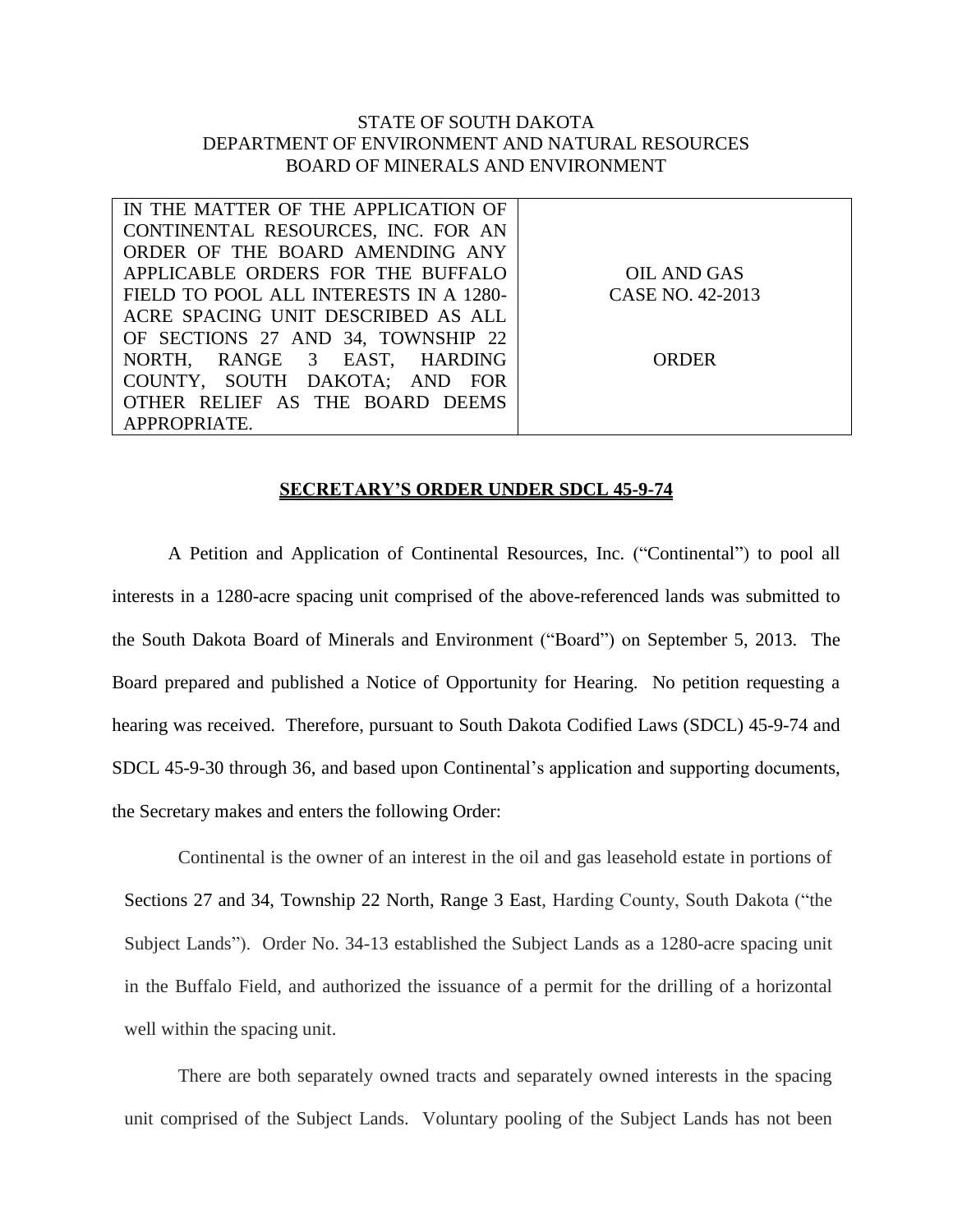accomplished.

Under the current case, Continental has requested that the Board pool all interests in the aforementioned spacing unit, and that the Board authorize Continental to drill, equip and operate the Slayton 44-34H horizontal well within said spacing unit.

In Continental's opinion, pooling the Subject Lands will increase the ultimate recovery of the pool, prevent waste, prevent the drilling of unnecessary wells and protect correlative rights.

## **IT IS THEREFORE ORDERED**

A. Pooling of all interests in the 1280-acre spacing unit comprised of Sections 27 and 34, Township 22 North, Range 3 East, Harding County, South Dakota, is hereby granted for the Buffalo Field. Continental is hereby authorized to drill, equip and operate the Slayton 44-34H well.

B. All expenses incurred in drilling, equipping and operating the Slayton 44-34H well on the spacing unit, plus a reasonable charge for supervision and interest, and all production from the well, shall be allocated to the various tracts within the spacing unit on the basis of the ratio of the number of acres contained in each separately owned tract to the number of acres in the spacing unit.

C. Operations incident to the drilling of a well on any portion of the spacing unit shall be deemed for all purposes the conduct of such operation upon each separately owned tract in the spacing unit, and production allocated to each tract shall, when produced, be deemed for all purposes to have been produced from each tract by a well drilled thereon.

D. Any owner of mineral interests in the spacing unit may elect to participate in the risk and cost of the drilling and operation of the Slayton 44-34H well at any time prior to completion of the well upon the basis of full participation or upon terms and conditions mutually agreeable to Continental and the mineral interest owner.

2